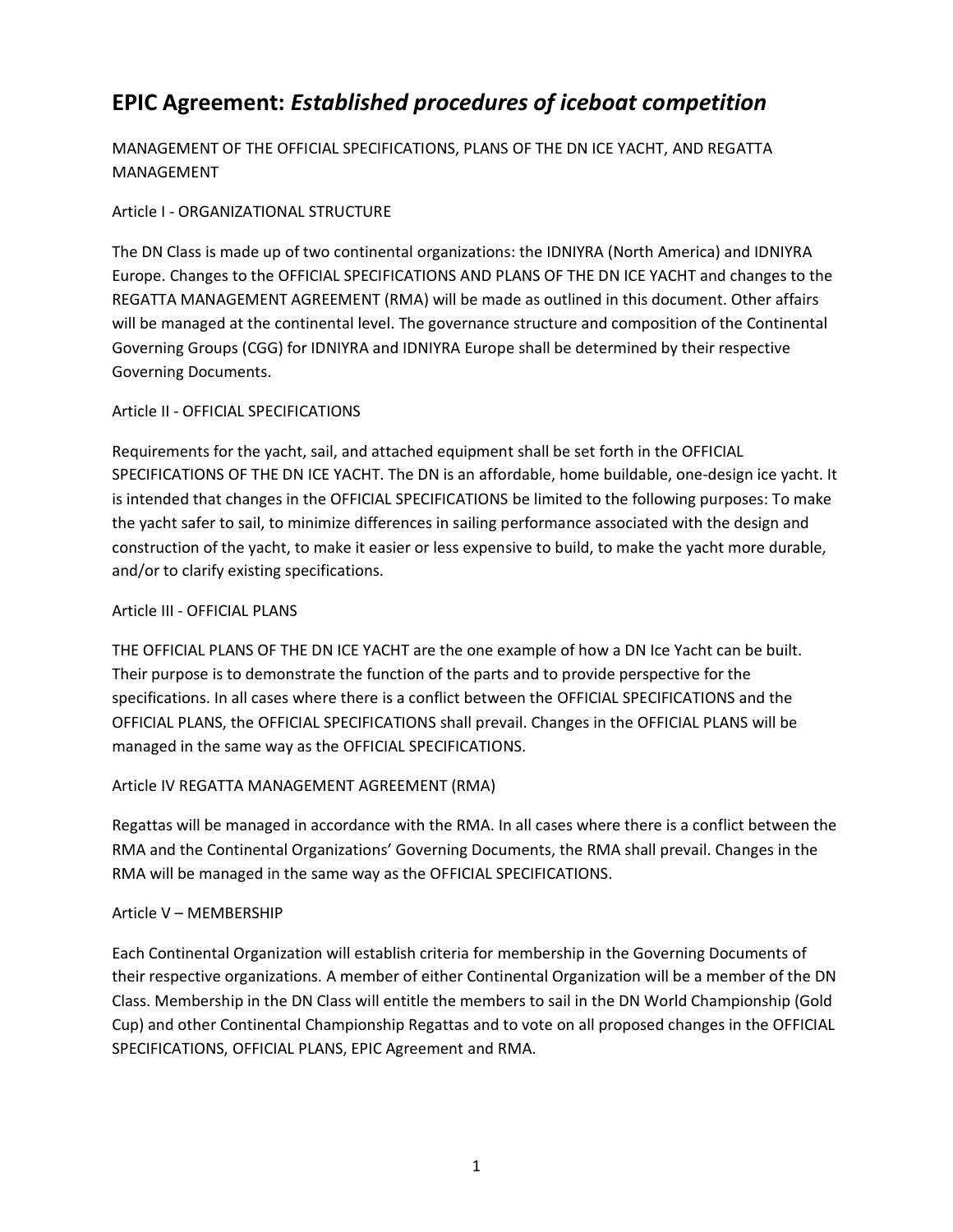## Article VI - TECHNICAL COMMITTEE

The DN Class Technical Committee (TC) shall consist of six members, three elected from North America and three elected from Europe. TC members shall be elected according to the respective Continental Governing Documents (CGD). One member will be elected every year, alternating between continents. North American members will be elected in even years and European members in odd years. The term of office is six years. Term of office will begin July 1, and expire June 30 of the appropriate year. Each year the TC shall elect from its membership a chairperson to serve until June 30 of the following year. All decisions of the TC require 2/3 majority vote of all members. Upon resignation prior to six years, a replacement member will be elected by the respective CGG to complete the unexpired term.

The Chairperson shall report to the CGGs on all recommendations of the TC. The TC may initiate changes in the OFFICIAL SPECIFICATIONS or OFFICIAL PLANS by proposing a change to both CGGs.

## Article VIII - PROPOSAL SUBMISSION

Proposals to change the OFFICIAL SPECIFICATIONS or OFFICIAL PLANS may be made by either CGG or the TC. All proposal submissions should be written in specification language as it would appear in the OFFICIAL SPECIFICATIONS. The governing documents of the respective continent shall describe how proposals shall be submitted to the CGG.

## Article IX PROPOSAL APPROVAL WORDING

Wording of proposals to change the OFFICIAL SPECIFICATIONS or OFFICIAL PLANS will be reviewed by the TC. The TC may suggest revised wording, if appropriate, to make the proposal more clear or reasonable to interpret. The TC may work directly with the author of the proposal on suggested revisions. All proposals will be submitted to the TC and the CGGs by May 31. Final wording on proposals will be submitted to the CGGs by the TC by September 1. The Secretary of the continent that submitted the proposal is responsible for publishing the final proposal wording. All proposals will be in English, but may be translated into other languages for the purposes of voting.

# Article X VOTING

The DN Class will submit a ballot to the membership, no later than Oct 1. All members having valid membership at Sept. 1 and a valid e-mail address on file will have the right to vote. The method of voting will be an electronic ballot or any other safe and reliable method. The voting will be closed 21 days after the submission. The chosen electronic voting system should be able to certify and to verify the voting results. DN Class members that are members of both the North American and European organizations may only cast one ballot.

Passage: To pass a proposal must get at least 2/3 yes votes. Any proposal which does not pass may not be resubmitted for one year.

Effective Date: Changes in the Official Specifications or Official Plans shall become effective May 31 unless both Governing Groups agree an earlier effective date, and that the effective date is on the ballot proposal.